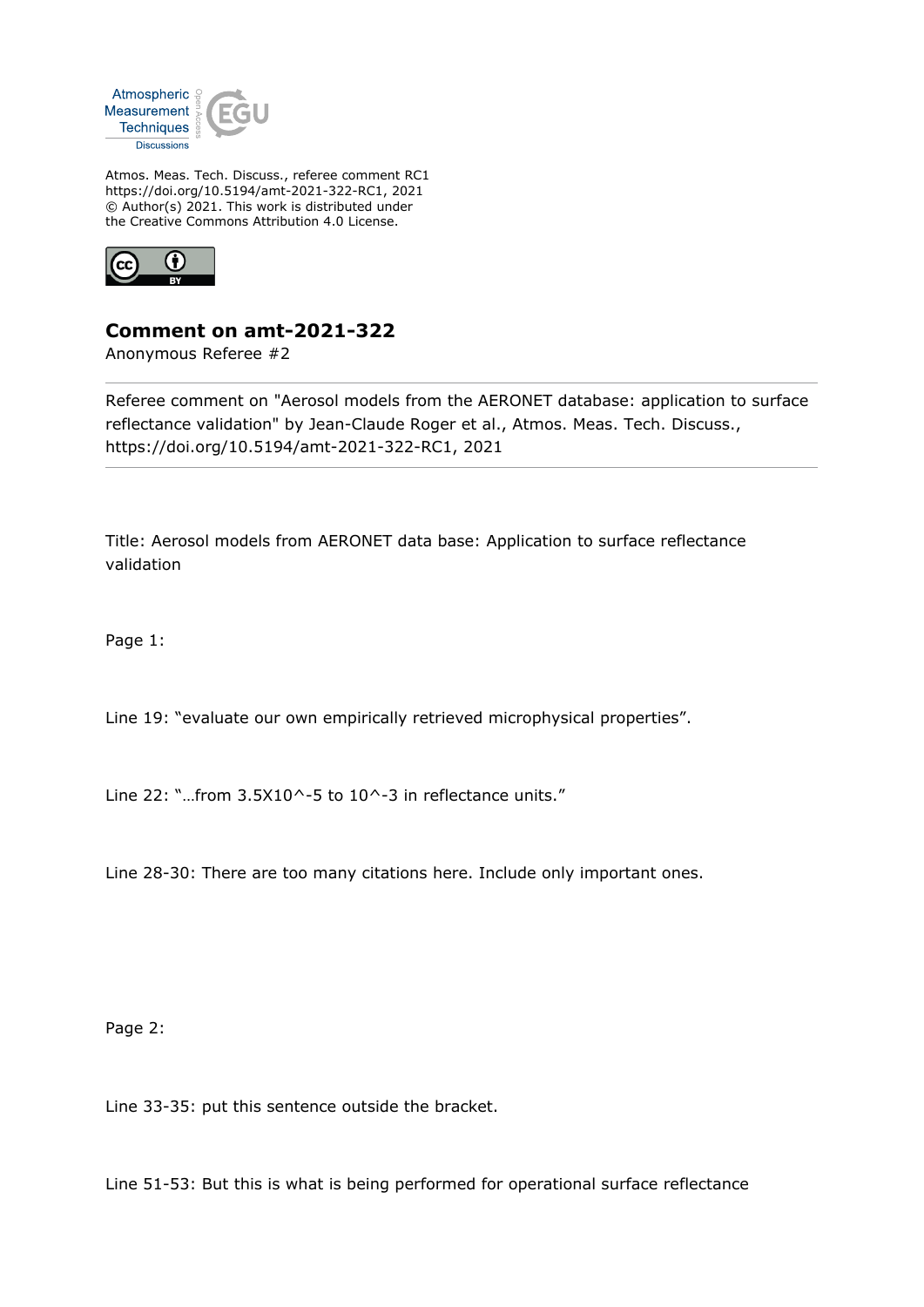products from MODIS & VIIRS. Isn't it?

Line 54: "Numerous studies have shown the validation of aerosol optical depth products derived from various sensors, i.e., MODIS, MISR, OMI, POLDER, and Landsat.

Line 60: These are aerosol models describing their optical-microphysical properties (not just optical or microphysical)

Page 3:

Line 85: Non-sphericity mostly applies to coarse mode dust particles; fine mode aerosols are adequately modeled as spherical particles.

Line 88: "AERONET measurements".

Page 4:

Line 92: "aerosol optical depths"

Line 93: "860 nm"

Line 95: 50 measurements in direct product or inversion product?

Page 5:

Figure 1: It would be more informative to color-code each site with its corresponding length of measurements (in years).

Figure 1 and Figure 3 can be combined in one plot shown panels side-by-side.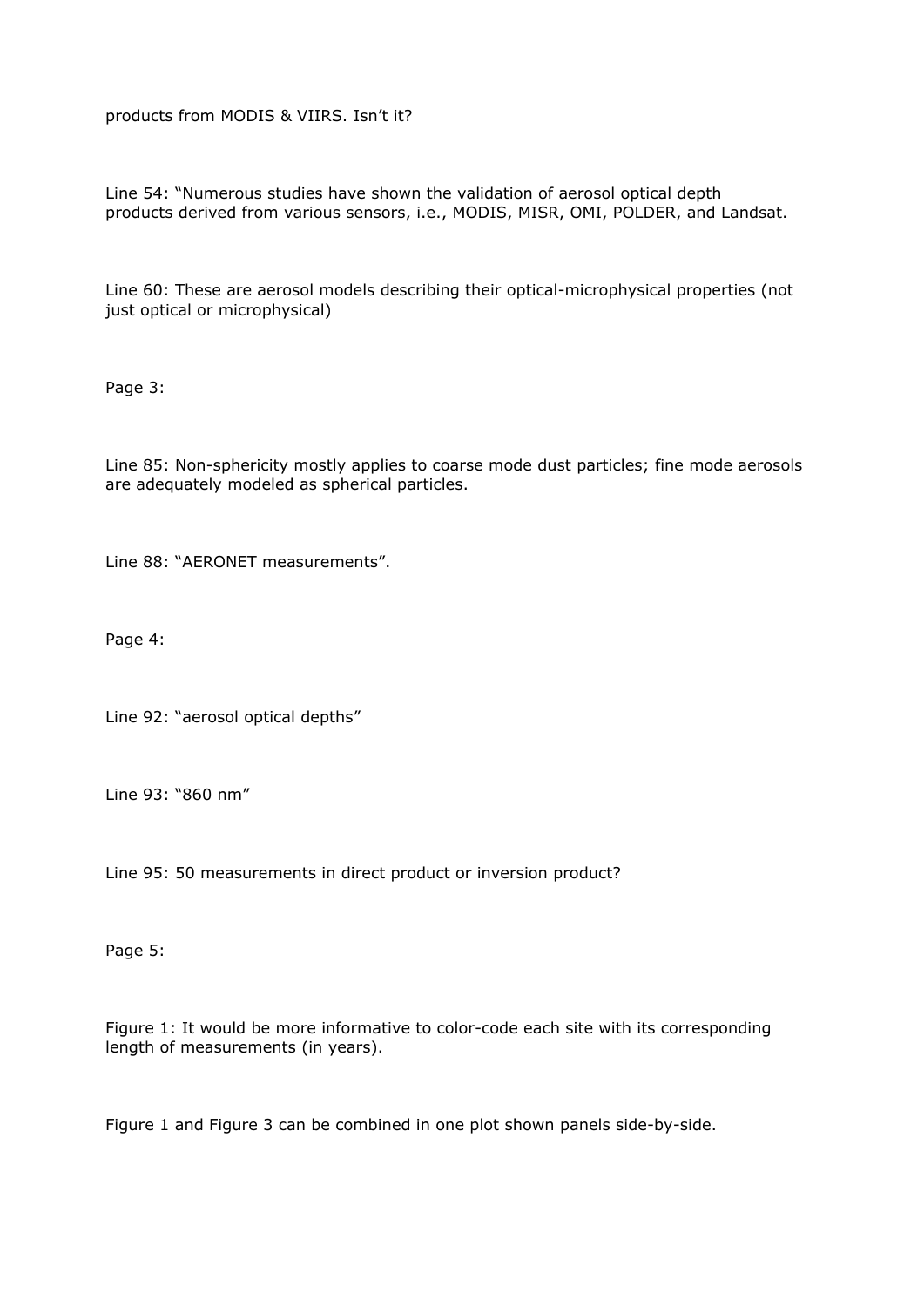Page 7: It is not understood how Table 2 was derived. Please explain the methodology clearly.

Page 8: Section 2.3 Metrics used: This section is not adequately described.

Page 9:

Line 185: From which AERONET site this data comes from? What is the time of the year? It also applies to Figure 10.

Line 190: A brief description of how such regression was derived is required here.

Line 213: "hydrophilic".

Page 12:

Line 234-235: This isn't completely true as total AOT is comprised of scattering and absorption AOTs.

Line 236-238: This isn't understood. Please clarify.

Eq. 7: Why AOT of coarse mode and AE of fine mode are used here? Can author use total AOT & AE instead? How do numbers in Table 4 (last row) change If total quantities in both parameters used?

Page 20:

Section 3.4, line 350-355: This is essentially a look-up table of TOA reflectance under varying atmospheric and surface conditions.

Page 21: